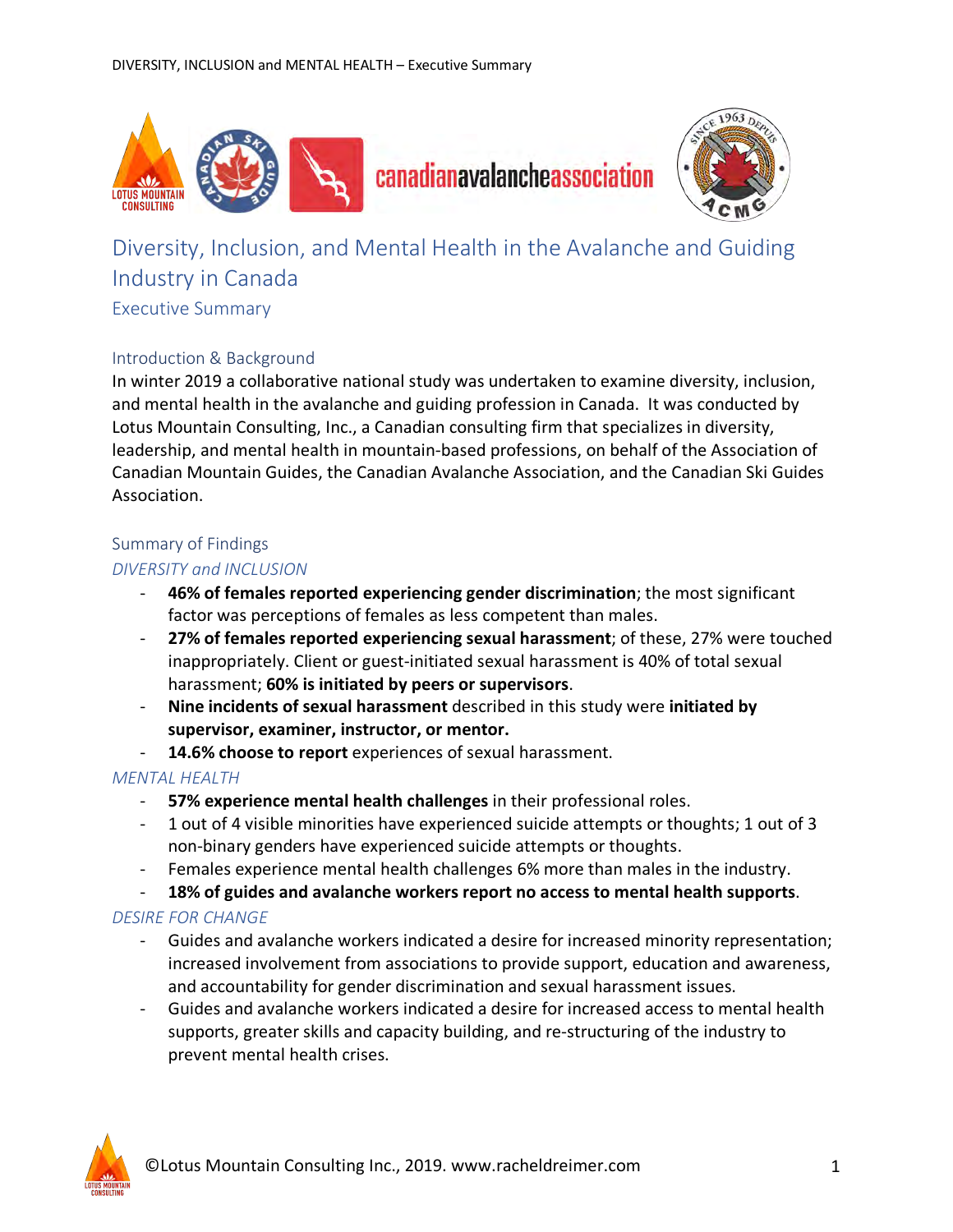## *Conclusion: Respect and Resilience*

The avalanche and guiding profession in Canada is ready for significant cultural change. A diverse, inclusive, respectful and resilient future in the profession requires a timely commitment to continued collaboration with mutual accountability across the industry amongst professional associations and employers. Strategic action steps that focus on: 1) supporting members who are experiencing discrimination, harassment, and mental health challenges; 2) education and awareness about harmful behaviours and beliefs, including cultivating shared values around diversity, inclusion, respect, and resilience; and, 3) accountability for all professional members.

#### *Next Steps:*

- 1) Fall 2019 Strategic Planning Workshop Inviting HeliCat Canada, employers, and government to collaborate with professional associations and the Lotus Mountain team for a strategic plan.
- 2) Winter 2019/2020 Small Action Steps in Industry Training Programs, and Employee Training.
- 3) Spring 2020 Reflection on Feedback from Small Action Steps. Policy Change.

## *Executive Summary Outline*

This document begins with study demographics. Findings are shared in three sub-headings: 1) Culture; 2) Diversity and Inclusion; and, 3) Mental Health in the Avalanche and Guiding Profession. Study conclusions and recommended next steps follow.

## *About Lotus Mountain Consulting, Inc.*



**Rachel D. Reimer** (MA, PhD candidate), lead researcher and CEO at Lotus Mountain, began her work on leadership and organizational change with the United Nations in Lebanon over a decade ago. Gender, leadership, and conflict resolution were the primary foci of her early career. She transitioned into emergency response in Canada with the British Columbia Wildfire Service in 2012, and while working as a fire crew leader, conducted a provincial study into gender, leadership and culture. Her study, *The Wildfire Within* (2018), was nominated for the Nelson Mandela Award and the Governor General Gold Medal Award of Canada, and was a catalyst for cultural change in the profession.

Lotus Mountain's research-based method for investigating leadership, diversity, and effects on wellbeing have been shared with clients and academic institutions worldwide to support and guide organizational cultural change. The Lotus Mountain team brings together expertise from Rachel's networks in the non-profit, military, professional, and academic communities worldwide, using an innovative approach to organizational cultural change. Rachel's deep operational experience in militarized contexts, wildland fire, guiding, and avalanche work bring a practical and grounded approach to her consulting practice.

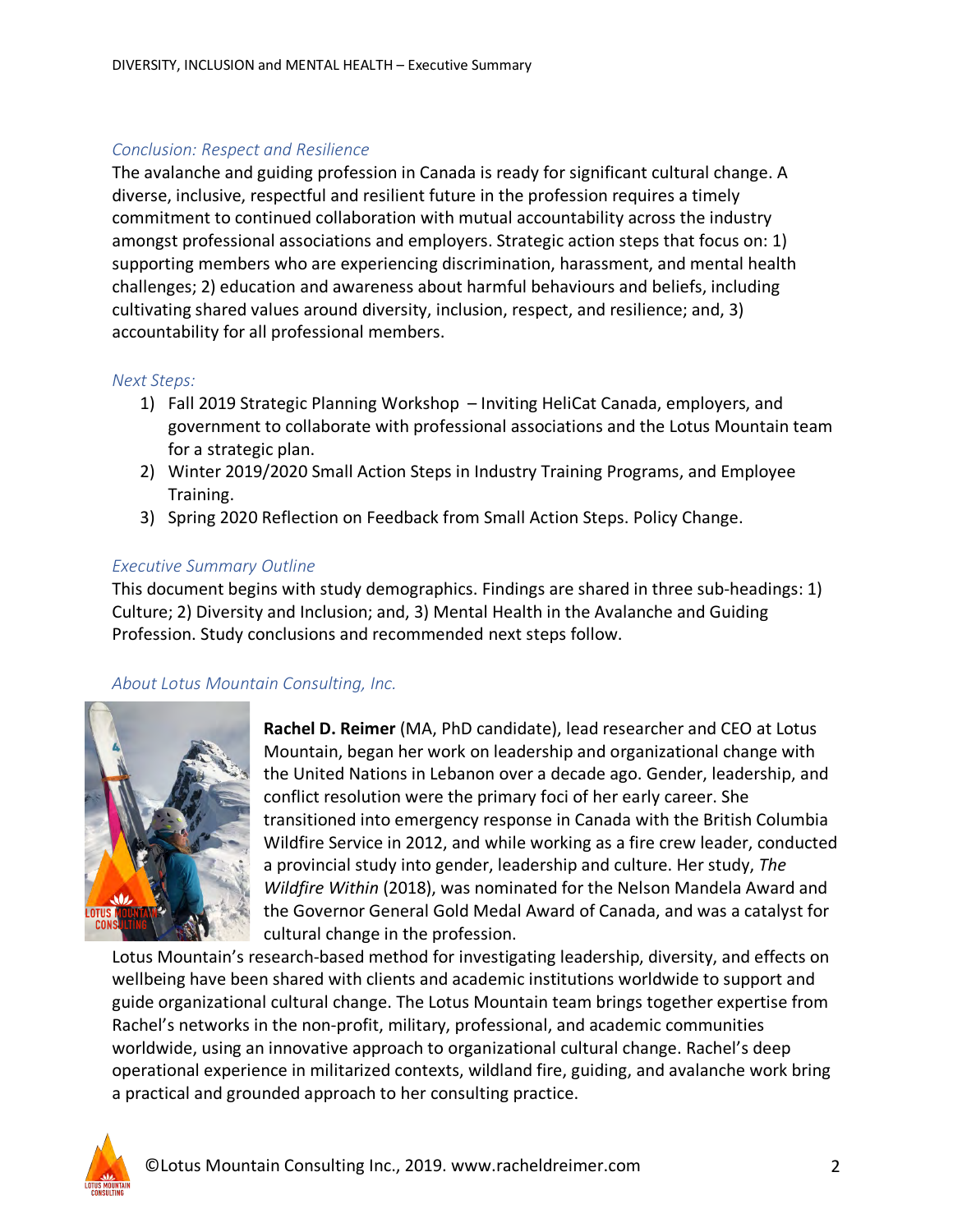## **DEMOGRAPHICS**

A survey was sent out to all three organizations' memberships, and was open from January until the end of March, 2019.



A total of **514 guides and avalanche workers across Canada** completed the survey. Overall unofficial averages put the industry at approximately 15–20% female (CAA, 2019; ACMG, 2019). The survey responses came from 70% male, and 27.9% female respondents. This means that survey findings are representative of the industry, given the high percentage of males who completed the survey.

## **FINDINGS**

#### 1. Culture

#### *What is the avalanche and guiding industry culture?*

The guiding and avalanche professional culture was defined, in order of strongest in the data, as: 1) Exclusive; 2) Professional; 3) Safety-oriented; and, 4) Learning and evolving. The words most frequently used to explain 'exclusive' were 'bro-culture', 'male-dominated,' and 'old boys club.'

*"Proud, highly technical, high standards, good governance. Also – ego driven, not self-aware, male dominated, bro culture."*

#### 2. Diversity and Inclusion

#### *Is the avalanche and guiding profession diverse?*

When asked if the profession is diverse, 60.8% said no, 28.2% said yes.

 <sup>1</sup> "Two Spirited": A First Nations/Metis traditional gender identity that describes individuals who hold both masculine and feminine spirits in balance.

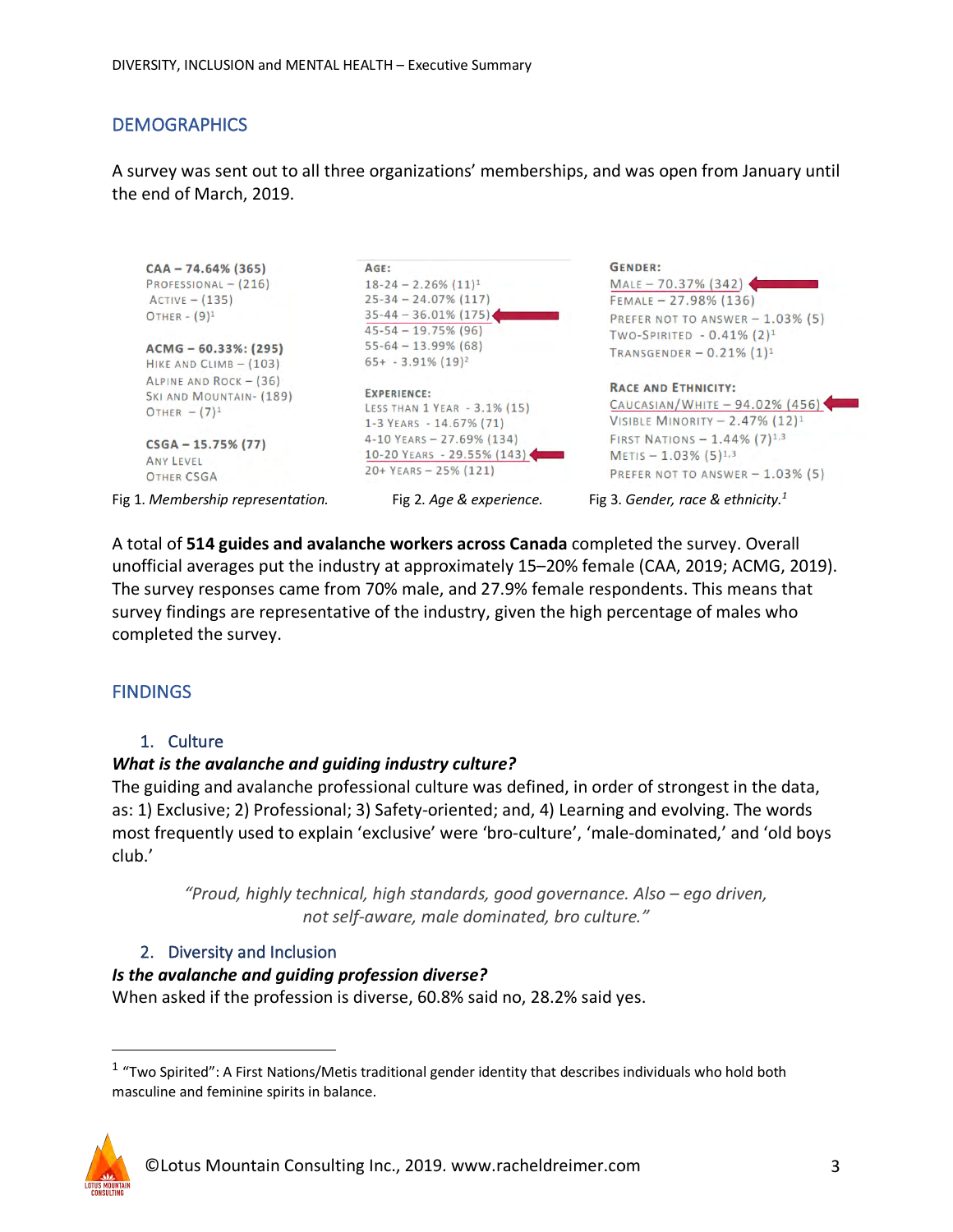*"No, and we have a long way to go. The success of an individual in our industry is dependent on many limiting factors like economic status, gender, race, etc. that play out in subtle but powerful ways to make it inaccessible. The result is a pervasive stereotype limiting what capability in our field 'looks' like."*

## *Is the avalanche and guiding profession inclusive?*

When asked if the profession is inclusive, 68.6% said yes, and 23.4% said no. This reveals a selfimage of inclusive behaviour, even with open acknowledgement that the culture is 'exclusive' and the industry is not diverse.

## *Does gender make a difference in how people are treated in the avalanche and guiding profession?*

59.9% said yes, and 30.8% said no. Differences in perceived competence were the biggest factor.

> *"As a white male, I am the sought after 'ideal' of a guide, and treated as such."*

*"Yes, there is a huge assumption of competence if you are a male. The opposite is true if you are a female at our workplace. I have personally heard the one more senior female state that the only reason the guys like her at work is because she hardly talks."*



Fig. 4. *Outer circle represents male experiences; inner female experiences. Those aged 45+ less likely to experience sexual harassment.* 

## *Gender discrimination in the avalanche and guiding profession*

What does this look like? In order of most commonly experienced, gender discrimination in the profession is: 1) Females assumed less competent; 2) Family–work balance and motherhood; 3) Traditional gender roles; and, 4) Hostile, sexualized work environment.

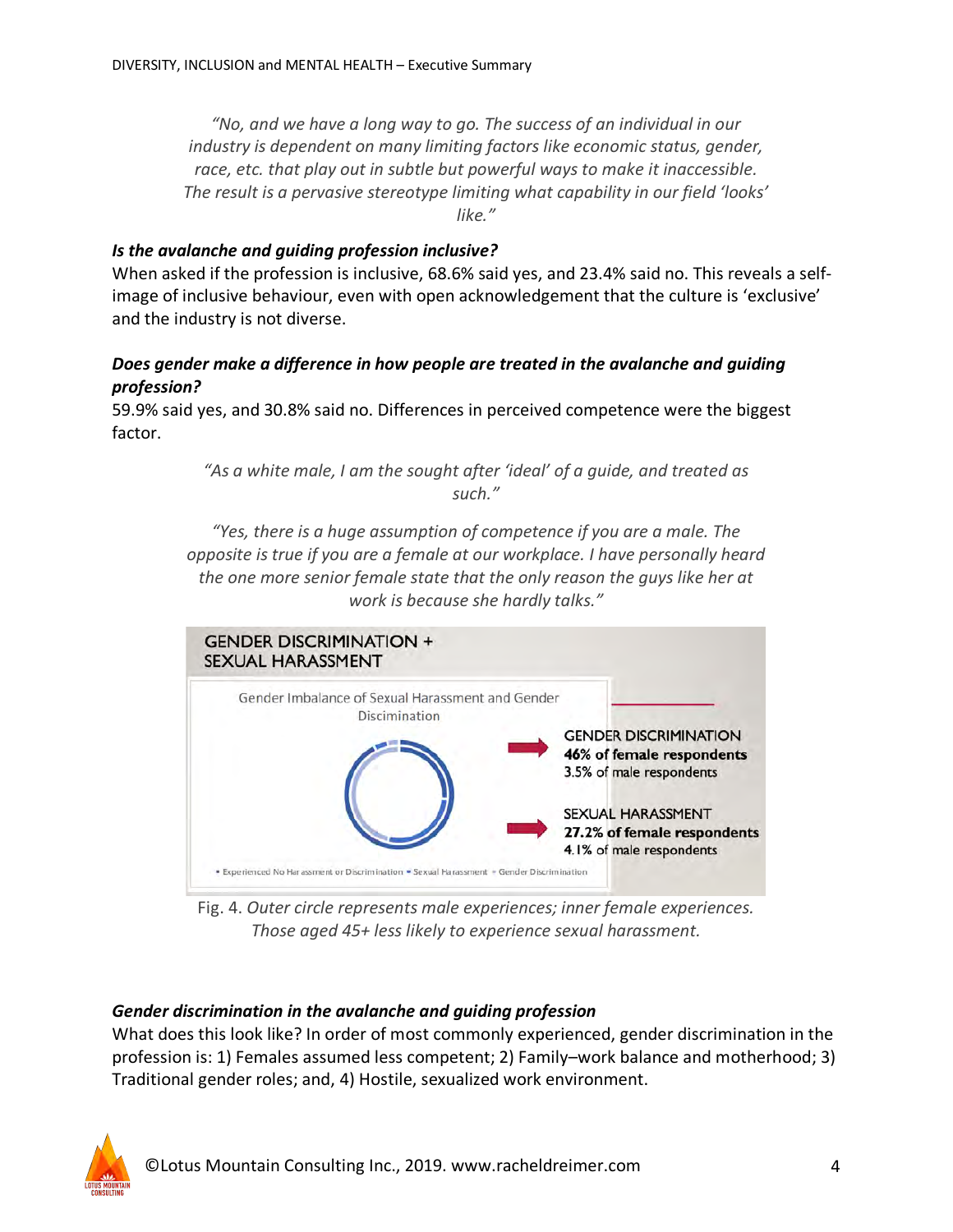Guiding and avalanche worker mothers were treated as if motherhood compromised their risk management abilities, and faced a double burden at work of both being away from their family, and also experiencing a compromised sense of belonging and acceptance in their work environments. Traditional gender roles were described as females being expected to be 'soft' or 'emotional' and take less physical and/or risky tasks; whereas males were expected to be 'hard', 'unemotional' and take on more physical and/or risky tasks. A hostile, sexualized environment was described as negative for many reasons.

> *"I am transgender. I am not 'out' to my coworkers. I fear that I would not be treated equally due to the comments and jokes I heard on a daily basis."*

*"I've been told by a male co-worker that my breasts are why guests like me, I've sat in a Guides meeting where my physical attributes were discussed. I've been groped by male guides and clients."*

## *Sexual harassment in the avalanche and guiding profession*

What does this look like? In ranked order: 1) Hostile, sexualized work environment; and, 2) Unwanted touching. 27% of sexual harassment included unwanted touching. Only 14.6% of people who experience sexual harassment chose to report it. The most common response when the incidents were reported was that the incident was "not resolved."



*Nine incidents of sexual harassment shared in this study were initiated by a supervisor, mentor, instructor, or examiner. All three organizations (ACMG,* 

> *CAA, CSGA) were implicated in different incidents.*

Guest-initiated sexual harassment only makes up on average 40% of total sexual harassment incidents for ACMG Ski and Mountain Guides, and CAA Active members. This means that **roughly 60% of sexual harassment incidents in the avalanche and guiding profession are from other guides and workers.**

Fig. 5. *Guest sexual harassment.*

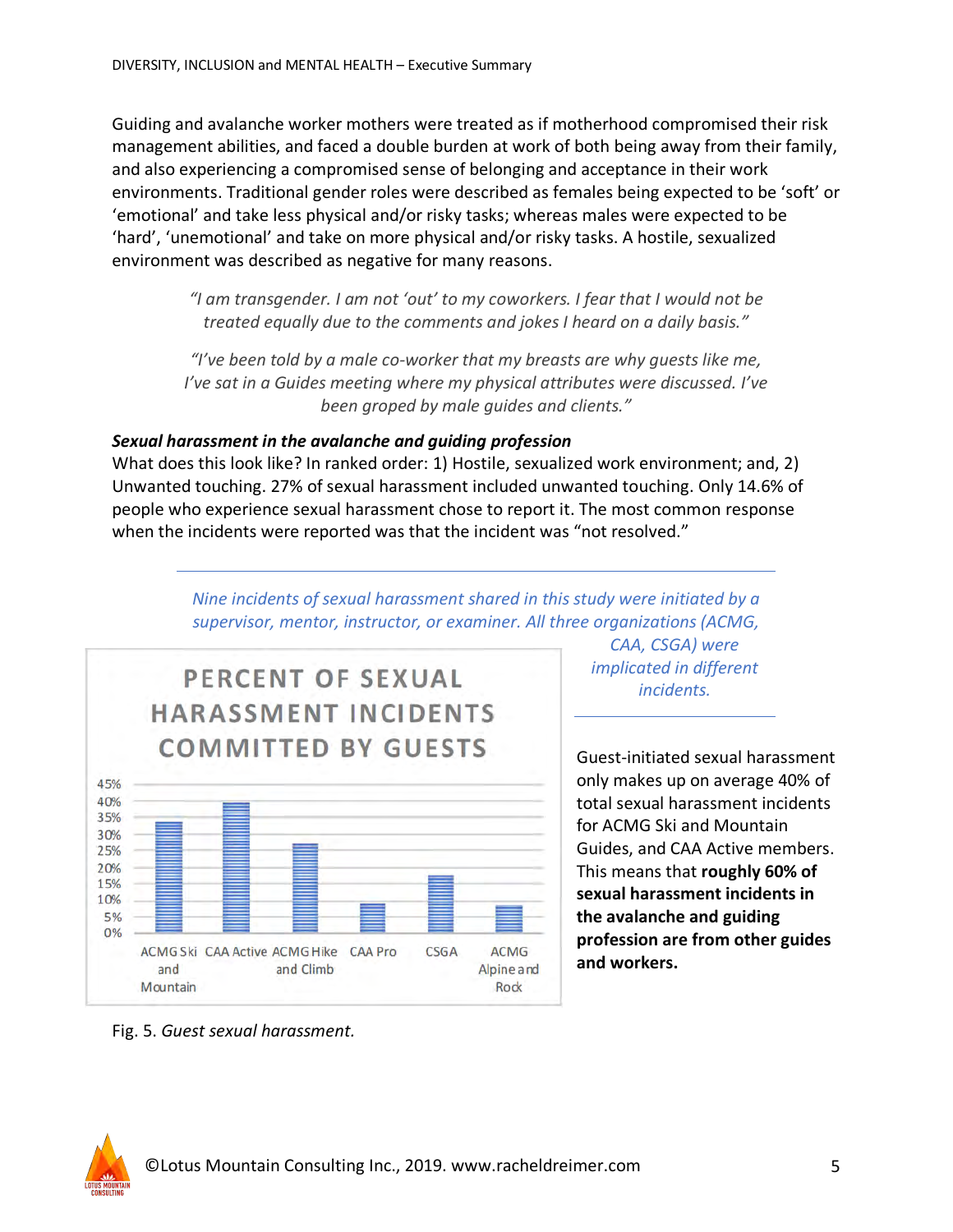## 3. Mental Health in the Avalanche and Guiding Profession

The majority of guides and avalanche workers self-ranked their mental health mid-season as 'average' or 'aboveaverage'. However, 57.7% indicated personally experiencing mental health challenges, and 74.8% indicated observing others experience challenges.



Fig. 6. *Mental health challenges.*

#### *Minorities More Vulnerable*

Females experienced mental health challenges 6% more than males. 100% of people who identified as First Nations/Metis and people who identified as Transgender or Two-Spirited experienced mental health challenges.

One out of four First Nations/Metis members of the industry have had previous suicidal thoughts/attempts; and one out of three Transgender or Two-Spirited.

| Physical or mental fatigue                                               | 93.46% |
|--------------------------------------------------------------------------|--------|
| Prolonged exposure to high levels of<br>workplace stress                 | 63.40% |
| Exposure to critical incidents in the<br>workplace, including fatalities | 61.44% |
| Loss of a friend, colleague or family<br>member to suicide               | 37.25% |
| <b>Social isolation</b>                                                  | 32.68% |
| No previous support from<br>counsellor or doctor                         | 26.80% |
| <b>History</b> of mental health challenges in<br>self or family          | 26.80% |

Fig 7. *Most frequently experienced mental health challenges and risk factors.*



led by untrained personnel with alcohol–were also listed as barriers.

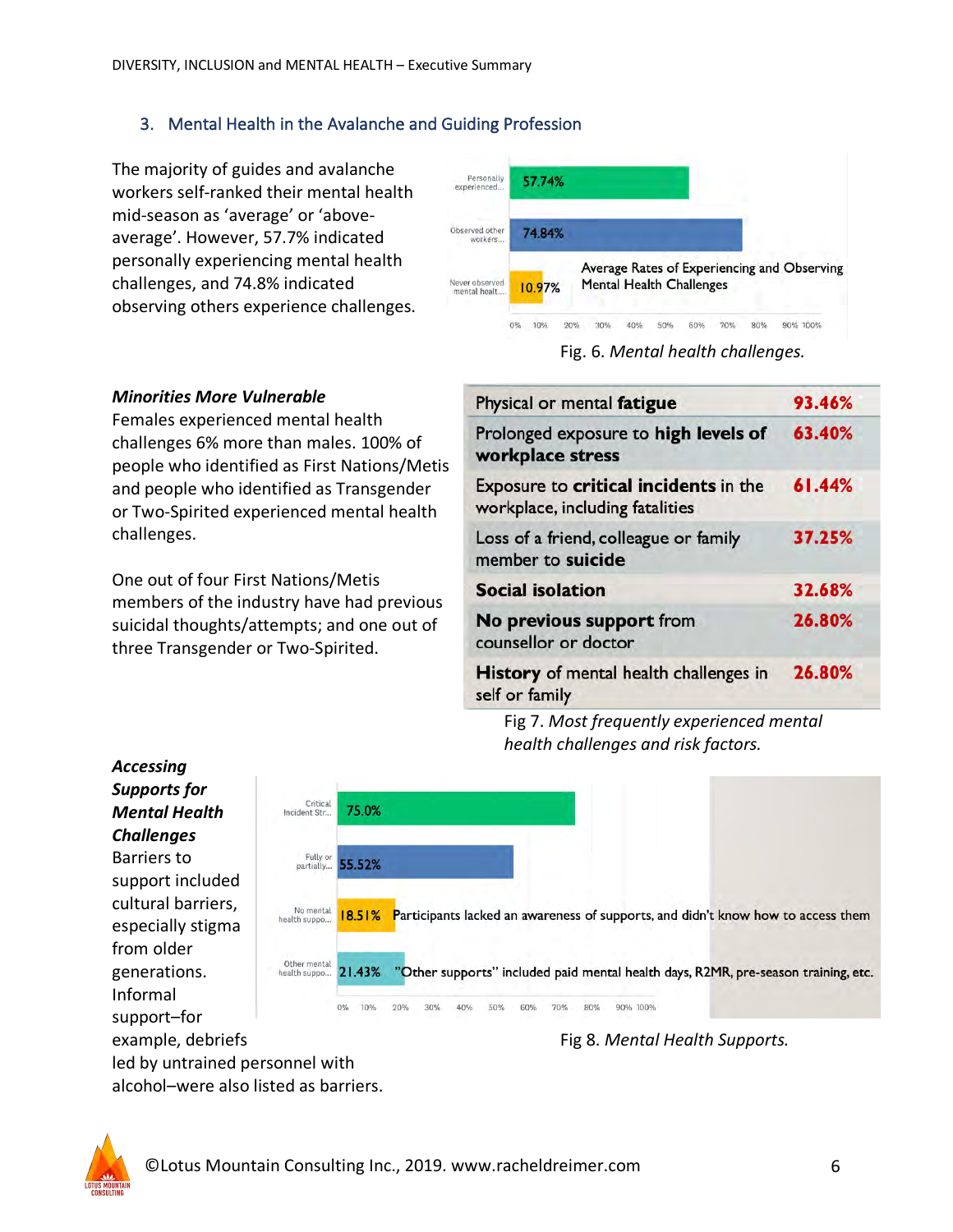## CONCLUSION: RESPECT and RESILIENCE

In this study, guides and avalanche workers shared their ideal future goals for a diverse, inclusive and resilient future in the profession. In ranked order of strongest in the data:

## *Diversity and Inclusion*

1) Equality of opportunity. This was described as removing barriers to entry, including changing cultural norms in the profession. This did not mean introducing quotas or fixed outcomes. 2) Inclusive AND diverse. This was described as becoming aware of the ways the industry is perpetuating an exclusive culture, and limiting diversity. Choosing to consciously foster inclusivity as a new cultural norm.

3) Respectful work environment. This was described as recognizing the current hostile, sexualized work environment, and fostering respectful work environments as a new cultural norm.

## *Mental Health*

1) Open discussion about mental health. This was described as addressing stigma by fostering openness, especially leading by example from older generations to open up about their own challenges.

2) Relevant support is readily available. This was described as introducing skilled and timely supports, and connecting guides and avalanche workers with the resources they need, both proactively and in post-incident timeframes.

3) Structure the industry to prevent mental health crises. This was described as addressing the cultural norms that create expectations of social drinking, excessive days worked, and limited time off post-critical incidents. Fostering a healthy and proactive culture that values mental health and consciously cultivates wellbeing.

## *Action Steps Suggested by Guides and Avalanche Workers*

More representation of minorities in leadership and mentorship roles; active organizational and employer engagement in diversity and inclusion issues through education, awareness, and policy; and, a generational shift within industry leadership. To address mental health concerns in the industry: Reducing stigma through open dialogue; increasing mental health supports, especially in smaller operations; and, structuring the industry to prevent mental health crises.

#### *Study Conclusion: Respect and Resilience*

- **1) Accept** that, based on the data and lessons learned in other industries, **cultural change is necessary.**
- **2) Collaborate** across and within industry to make a plan.
- **3) Commit to act** with mutual accountability and follow through.
- **4) Accept** that cultural change is imperfect. Mitigate unintended outcomes by creating feedback loops consistently, and take a gentle and deliberate approach to change.